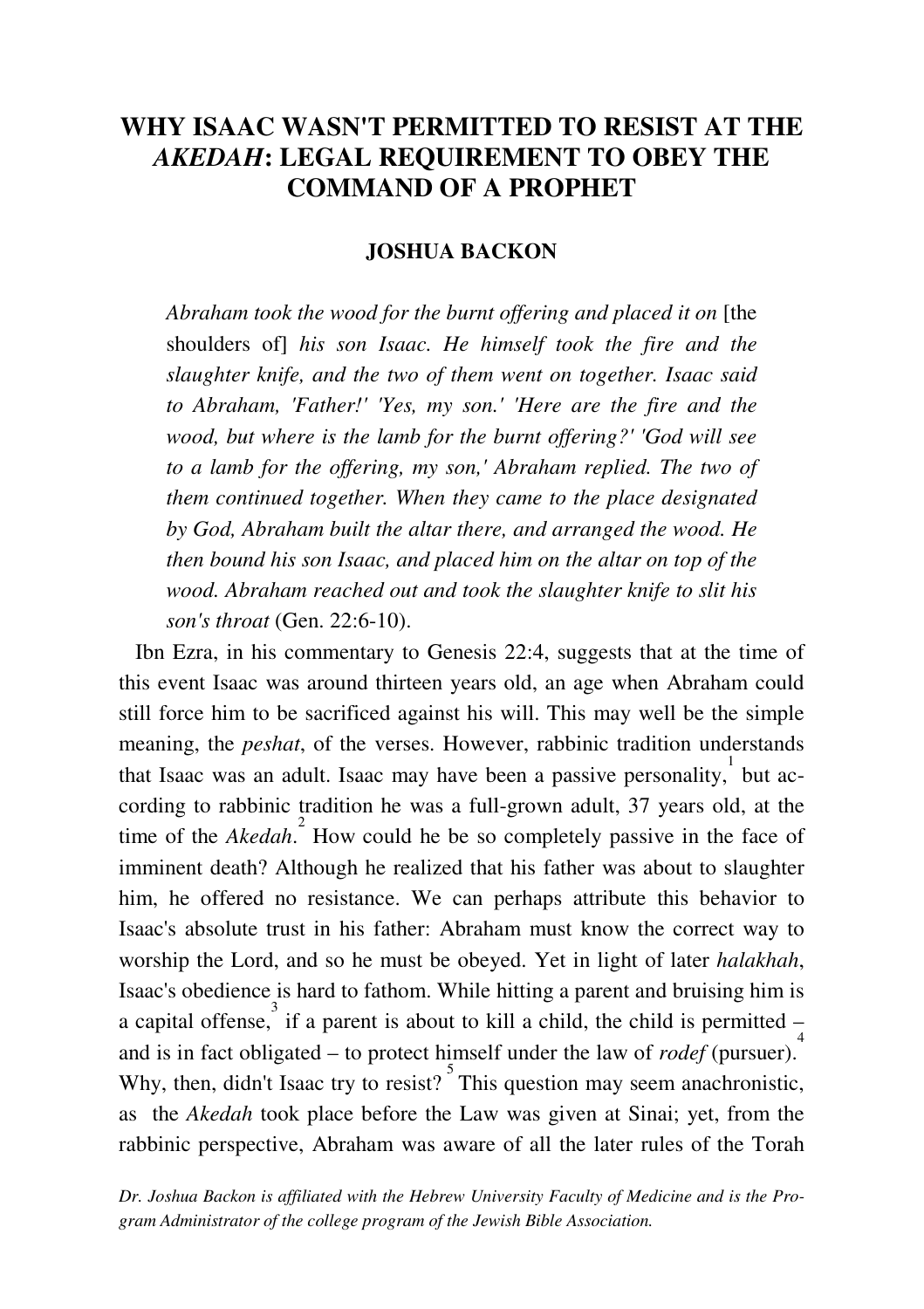and even of still later halakhic developments (Mishnah*, Kiddushin* 4:14). How did the rabbis reconcile their view that Isaac was an adult with his counter-halakhic passivity?

 While reviewing the commentary of *Minhat Hinnukh* (516:1) on the legal requirement to scrupulously obey the command of a prophet, even if he temporarily suspends a positive or negative commandment (failure to do so being punishable by death at the hand of Heaven), I noticed that the commentator gives two examples: the classic instance of Elijah with the prophets of Baal on Mount Carmel (I Kgs. 18) and "Isaac with Abraham." Indeed, the source is in the Talmud (TB *Sanhedrin* 89b), which discusses the case of a genuine prophet who calls for the temporary violation of a Torah law. The people are required to obey him, and the Talmud specifically mentions the *Akedah*.

 Since, by all accounts, Abraham was one of the prophets, 6 it seems reasonable that Isaac was required to obey the law of the prophet (his father Abraham). The verse itself suggests a prophecy: *'God will see to a lamb for the offering, my son,' Abraham replied.* Now *Minhat Hinnukh* indicates that if a person sees another disregarding the command of a prophet, he can force that person to obey, even at the cost of his own life (*kofin oto ad she-tetzei nishmato*, as per commentaries on TB *Makkot* 13b). In other words, had the two servants of Abraham been present at the *Akedah*, they too would theoretically have been required to force Isaac to acquiesce. Indeed, Hizkuni (quoting Bekhor Shor) indicates that the reason why Abraham had those two servants kept away from the site of the *Akedah* (Gen. 22:5) was because he feared that they might prevent him from carrying out the deed. According to this approach, Isaac can be seen as legally mandated to obey the orders of his father, Abraham.

## **NOTES**

1. N. Lachs, "Isaac: A psychological perspective," *Jewish Bible Quarterly* 30:4 (2002) pp. 266- 271. 2. *Genesis Rabbah* 56:8 and *Seder Olam*, chapter 1. See also *Torah Shelemah*, Genesis 22:9, note 108, where other traditional approaches to Isaac's age are listed, the youngest being 25.

3. TB *Sanhedrin* 84b.

4. *Arukh Ha-Shulhan*, *Hoshen Mishpat* 425:10.